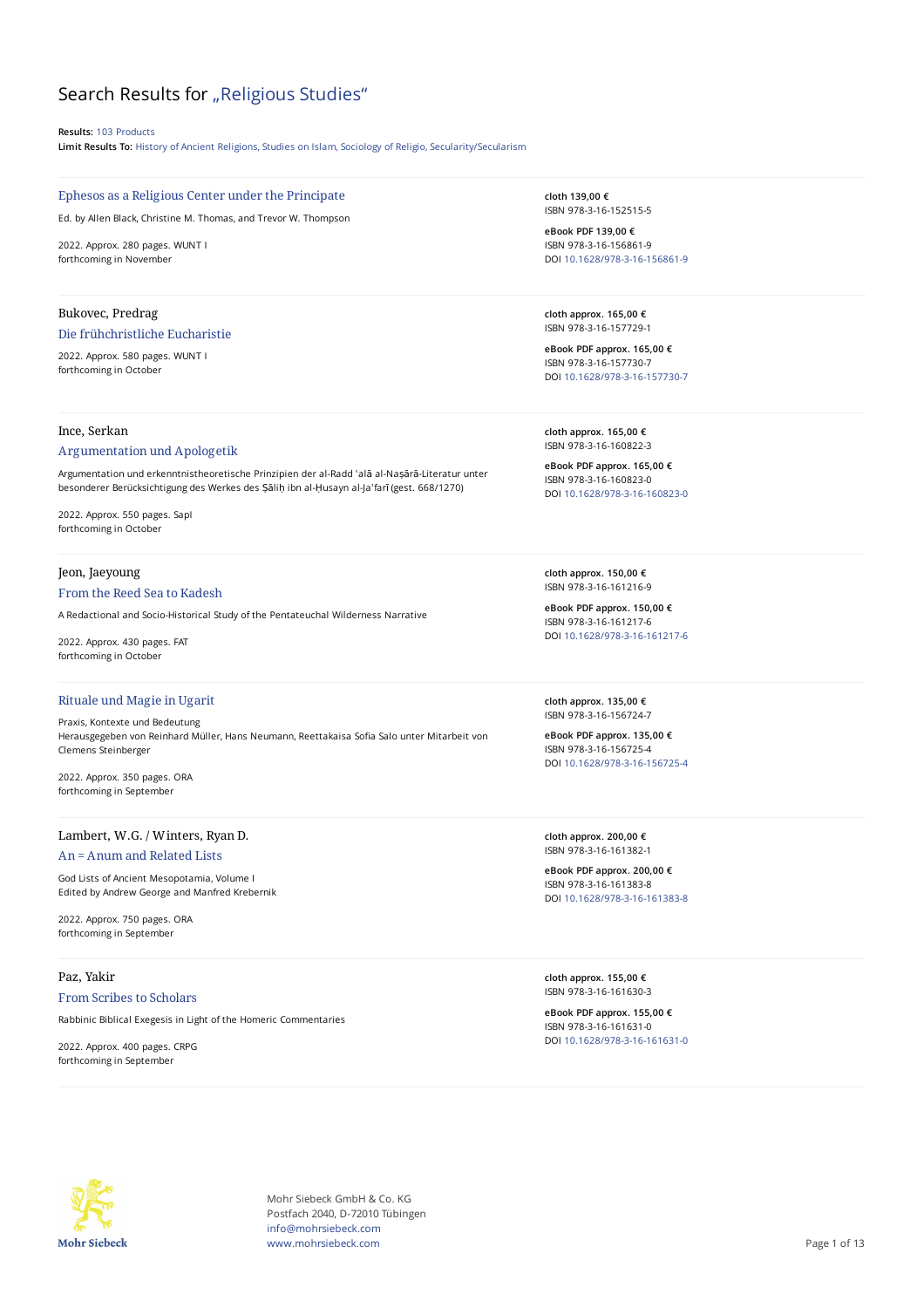#### Prophecy and Foreign Nations

Aspects of the Role of the »Nations« in the Books of Isaiah, Jeremiah, and Ezekiel Edited by Hannes Bezzel, Uwe Becker, and Matthijs de Jong

2022. VIII, 230 pages. FAT II 135 forthcoming in July

#### Theological Anthropology in Interreligious Perspective

Edited by Lejla Demiri, Mujadad Zaman, Tim Winter, Christoph Schwöbel, and Alexei Bodrov

2022. Approx. 290 pages. SapI 5 forthcoming in July

# Normativität Heiliger Schriften in Judentum, Christentum und Islam

Herausgegeben von Klaus von Stosch und Christiane Tietz

2022. VIII, 208 pages. HUTh 87 forthcoming in July

# Māturīdī Theology

A Bilingual Reader Edited by Lejla Demiri, Philip Dorroll, and Dale J. Correa

2022. XI, 246 pages. SapI 4

## Rudolf Bultmann und die neutestamentliche Wissenschaft der Gegenwart

Herausgegeben von Lukas Bormann und Christof Landmesser

2022. VIII, 294 pages. HUTh 88

#### Writing and Re-Writing History by Destruction

Proceedings of the Annual Minerva Center RIAB Conference, Leipzig, 2018. Research on Israel and Aram in Biblical Times III Edited by Angelika Berlejung, Aren M. Maeir, and Takayoshi M. Oshima

2022. VII, 342 pages. ORA 45

#### Elephantine in Context

Studies on the History, Religion and Literature of the Judeans in Persian Period Egypt Edited by Reinhard G. Kratz and Bernd U. Schipper

2022. XII, 385 pages. FAT 155

## Quack, Joachim Friedrich

Altägyptische Amulette und ihre Handhabung

2022. XII, 516 pages. ORA 31

**sewn paper 84,00 €** ISBN 978-3-16-161596-2

**eBook PDF 84,00 €** ISBN 978-3-16-161609-9 DOI [10.1628/978-3-16-161609-9](https://doi.org/10.1628/978-3-16-161609-9)

**cloth approx. 125,00 €** ISBN 978-3-16-161777-5

**eBook PDF approx. 125,00 €** ISBN 978-3-16-161778-2 DOI [10.1628/978-3-16-161778-2](https://doi.org/10.1628/978-3-16-161778-2)

**sewn paper 79,00 €** ISBN 978-3-16-159320-8

**eBook PDF 79,00 €** ISBN 978-3-16-160161-3 DOI [10.1628/978-3-16-160161-3](https://doi.org/10.1628/978-3-16-160161-3)

**cloth 119,00 €** ISBN 978-3-16-161097-4

**eBook PDF 119,00 €** ISBN 978-3-16-161286-2 DOI [10.1628/978-3-16-161286-2](https://doi.org/10.1628/978-3-16-161286-2)

**paper 79,00 €** ISBN 978-3-16-161732-4

**eBook PDF 79,00 €** ISBN 978-3-16-161733-1 DOI [10.1628/978-3-16-161733-1](https://doi.org/10.1628/978-3-16-161733-1)

**cloth 134,00 €** ISBN 978-3-16-161248-0

**eBook PDF 134,00 €** ISBN 978-3-16-161249-7 DOI [10.1628/978-3-16-161249-7](https://doi.org/10.1628/978-3-16-161249-7)

**cloth 144,00 €** ISBN 978-3-16-160996-1

**eBook PDF 144,00 €** ISBN 978-3-16-160997-8 DOI [10.1628/978-3-16-160997-8](https://doi.org/10.1628/978-3-16-160997-8)

**cloth 159,00 €** ISBN 978-3-16-156385-0

**eBook PDF 159,00 €** ISBN 978-3-16-156386-7 DOI [10.1628/978-3-16-156386-7](https://doi.org/10.1628/978-3-16-156386-7)



Mohr Siebeck GmbH & Co. KG Postfach 2040, D-72010 Tübingen info@mohrsiebeck.com www.mohrsiebeck.com **Page 2 of 13**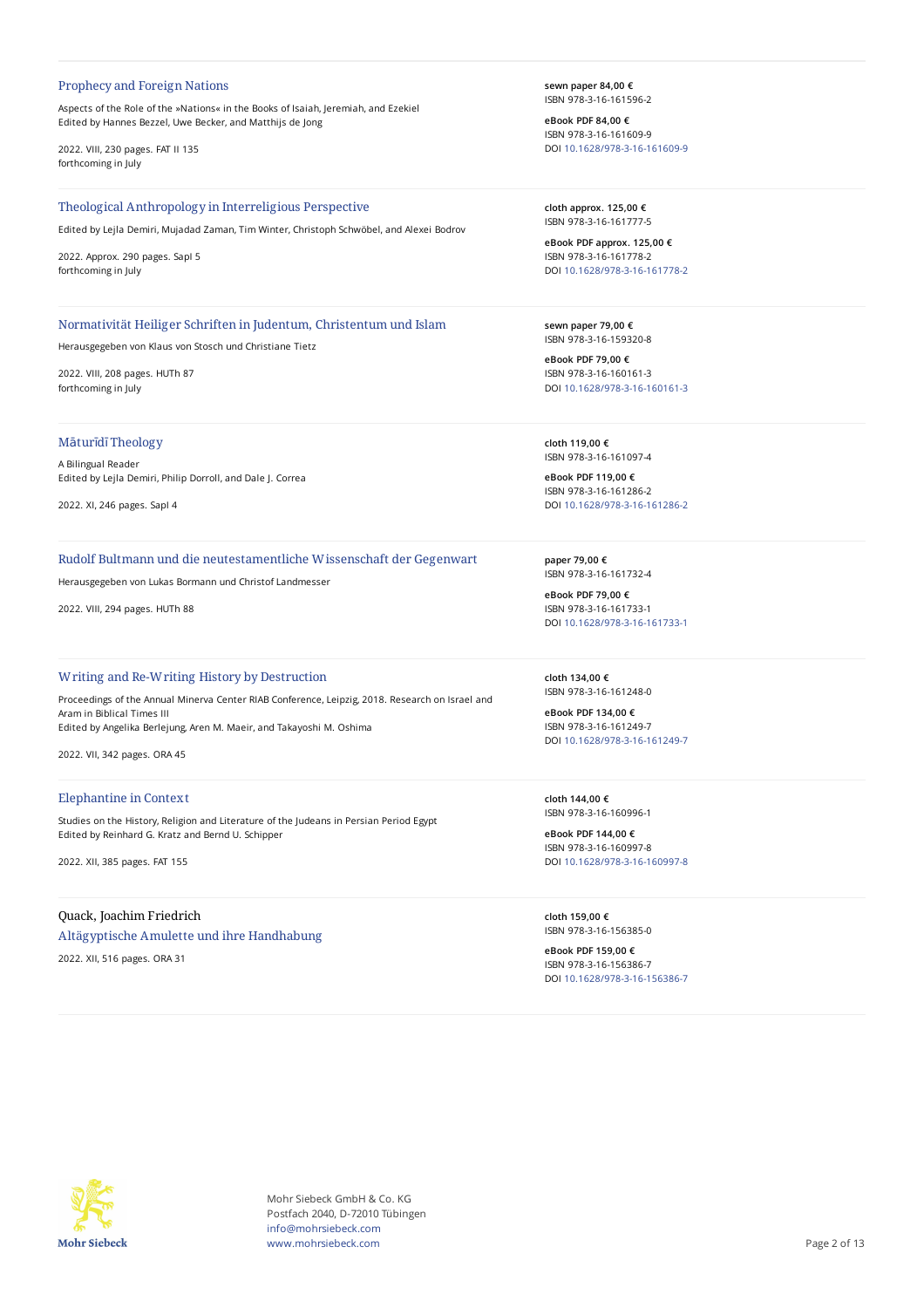# Hofmann, Beate / Karle, Isolde / Kleffmann, Tom / Krüger, Malte Dominik

Welche Zukunft hat die Kirche?

Aktuelle Perspektiven evangelischer Theologie

2021. VII, 110 pages.

# La Maison de Dieu / Das Haus Gottes

Edité par / Herausgegeben von Christian Grappe

2021. IX, 425 pages. WUNT I 471

#### Delphi

Apollons Orakel in der Welt der Antike Herausgegeben von Balbina Bäbler und Heinz-Günther Nesselrath

2021. VII, 611 pages. COMES 6

#### Celebrating Arthur Darby Nock

Choice, Change, and Conversion Edited by Robert Matthew Calhoun, James A. Kelhoffer, and Clare K. Rothschild

2021. XV, 428 pages. WUNT I 472

## Dealing with Difference

Christian Patterns of Response to Religious Rivalry in Late Antiquity and Beyond Edited by Geoffrey D. Dunn and Christine Shepardson

2021. XI, 300 pages. STAC 129

# Islamic Ethics as Educational Discourse

Thought and Impact of the Classical Muslim Thinker Miskawayh (d. 1030) Edited by Sebastian Günther and Yassir El Jamouhi

2021. XV, 393 pages. SERAPHIM 14

# Dochhorn, Jan

Der Adammythos bei Paulus und im hellenistischen Judentum Jerusalems

Eine theologische und religionsgeschichtliche Studie zu Römer 7,7–25

2021. XVI, 722 pages. WUNT I 469

# Prayer and the Ancient City

Influences of Urban Space Edited by Maik Patzelt, Jörg Rüpke, and Annette Weissenrieder

2021. IX, 384 pages. CRPG 5

# Durner, Florian

Die Trostschriften des Ambrosius von Mailand

Consolatio mortis im Denken der Spätantike

2021. XVI, 402 pages. STAC 126

**paper 14,00 €** ISBN 978-3-16-161273-2

**eBook PDF 14,00 €** ISBN 978-3-16-161274-9 DOI [10.1628/978-3-16-161274-9](https://doi.org/10.1628/978-3-16-161274-9)

**cloth 149,00 €** ISBN 978-3-16-161008-0

**eBook PDF 149,00 €** ISBN 978-3-16-161080-6 DOI [10.1628/978-3-16-161080-6](https://doi.org/10.1628/978-3-16-161080-6)

**cloth 154,00 €** ISBN 978-3-16-157570-9

**eBook PDF 154,00 €** ISBN 978-3-16-161058-5 DOI [10.1628/978-3-16-161058-5](https://doi.org/10.1628/978-3-16-161058-5)

**cloth 149,00 €** ISBN 978-3-16-161000-4

**eBook PDF 149,00 €** ISBN 978-3-16-161001-1 DOI [10.1628/978-3-16-161001-1](https://doi.org/10.1628/978-3-16-161001-1)

**sewn paper 84,00 €** ISBN 978-3-16-161071-4

**eBook PDF 84,00 €** ISBN 978-3-16-161072-1 DOI [10.1628/978-3-16-161072-1](https://doi.org/10.1628/978-3-16-161072-1)

**hardcover 69,00 €** ISBN 978-3-16-159944-6

**eBook PDF 69,00 €** ISBN 978-3-16-160134-7 DOI [10.1628/978-3-16-160134-7](https://doi.org/10.1628/978-3-16-160134-7)

**cloth 184,00 €** ISBN 978-3-16-160096-8

**eBook PDF 184,00 €** ISBN 978-3-16-160097-5 DOI [10.1628/978-3-16-160097-5](https://doi.org/10.1628/978-3-16-160097-5)

**cloth 144,00 €** ISBN 978-3-16-160740-0

**eBook PDF 144,00 €** ISBN 978-3-16-160828-5 DOI [10.1628/978-3-16-160828-5](https://doi.org/10.1628/978-3-16-160828-5)

**sewn paper 94,00 €** ISBN 978-3-16-160666-3

**eBook PDF 94,00 €** ISBN 978-3-16-160667-0 DOI [10.1628/978-3-16-160667-0](https://doi.org/10.1628/978-3-16-160667-0)



Mohr Siebeck GmbH & Co. KG Postfach 2040, D-72010 Tübingen info@mohrsiebeck.com www.mohrsiebeck.com **Page 3 of 13**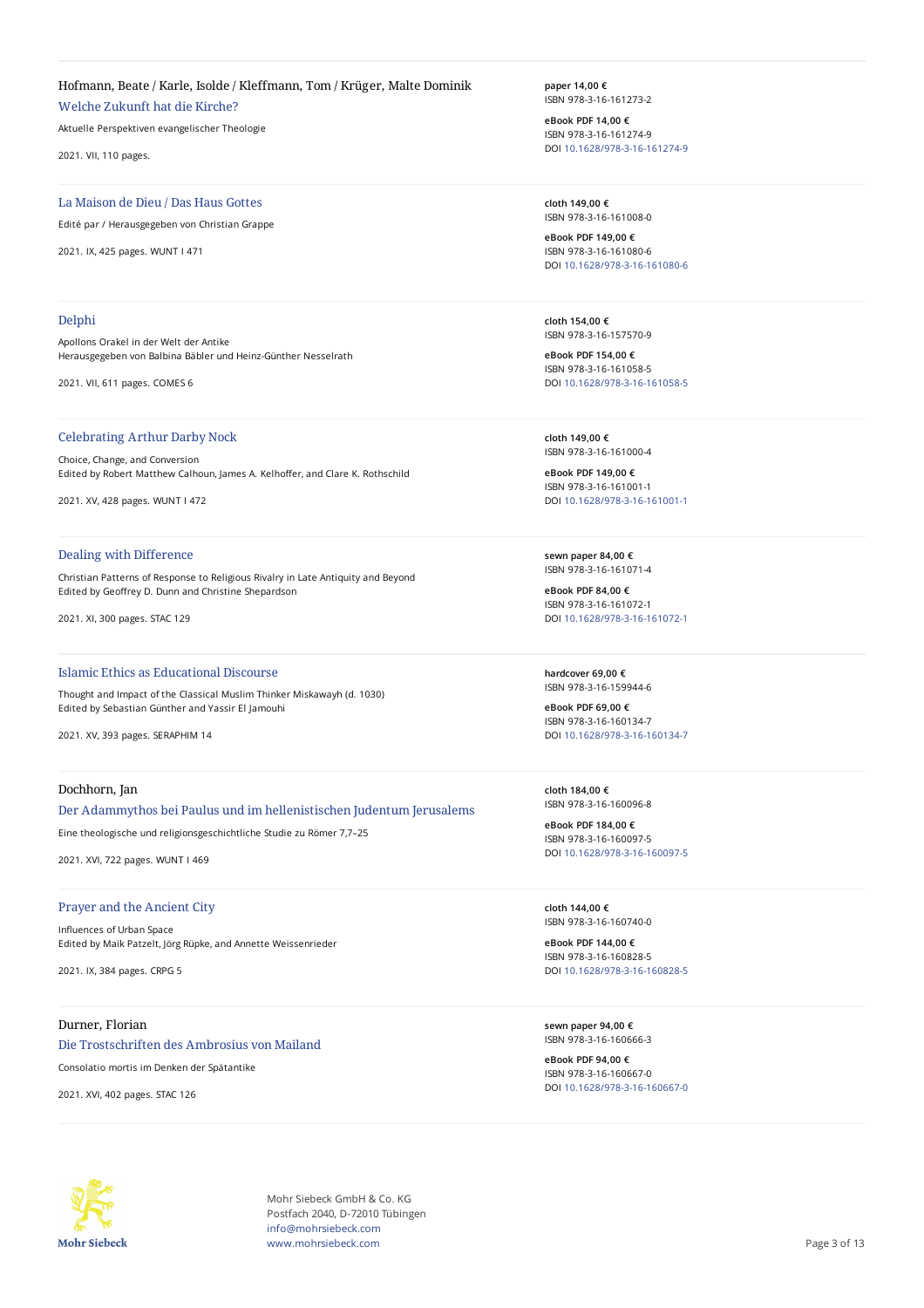#### Jerusalem – Ziel, Vision, Vorbild

Fünf Geschichten eines Erinnerungsortes in Judentum, Christentum, Islam und Baha'i Herausgegeben von Albrecht Fuess und Volker Leppin

2021. VII, 232 pages.

# Végh, Zsuzsanna

# »Feste der Ewigkeit«

Untersuchungen zu den abydenischen Kulten während des Alten und Mittleren Reiches

2021. XV, 497 pages. ORA 43

# Stroumsa, Guy G.

The Crucible of Religion in Late Antiquity

Selected Essays

2021. X, 305 pages. STAC 124

# Stroumsa, Guy G.

Religion as Intellectual Challenge in the Long Twentieth Century Selected Essays 2021. X, 242 pages.

# Bremmer, Jan N.

# Becoming a Man in Ancient Greece and Rome

Essays on Myths and Rituals of Initiation

2021. XXVIII, 267 pages.

# Social History of the Jews in Antiquity

Studies in Dialogue with Albert Baumgarten Edited by Michal Bar-Asher Siegal and Jonathan Ben-Dov

2021. XV, 401 pages. TSAJ 185

# Niebuhr, Karl-Wilhelm

Tora und Weisheit

Studien zur frühjüdischen Literatur

2021. XI, 717 pages. WUNT I 466

Pain in Biblical Texts and Other Materials of the Ancient Mediterranean Edited by Michaela Bauks and Saul M. Olyan

2021. VIII, 267 pages. FAT II 130

Labovitz, Gail Massekhet Mo'ed Qatan

Volume II/10

2021. XIII, 532 pages.

**sewn paper 44,00 €** ISBN 978-3-16-160014-2

**eBook PDF 44,00 €** ISBN 978-3-16-160015-9 DOI [10.1628/978-3-16-160015-9](https://doi.org/10.1628/978-3-16-160015-9)

**cloth 154,00 €** ISBN 978-3-16-159638-4

**eBook PDF 154,00 €** ISBN 978-3-16-159639-1 DOI [10.1628/978-3-16-159639-1](https://doi.org/10.1628/978-3-16-159639-1)

**sewn paper 84,00 €** ISBN 978-3-16-160691-5

**eBook PDF 84,00 €** ISBN 978-3-16-160778-3 DOI [10.1628/978-3-16-160778-3](https://doi.org/10.1628/978-3-16-160778-3)

**sewn paper 84,00 €** ISBN 978-3-16-160720-2

**eBook PDF 84,00 €** ISBN 978-3-16-160781-3 DOI [10.1628/978-3-16-160781-3](https://doi.org/10.1628/978-3-16-160781-3)

**sewn paper 84,00 €** ISBN 978-3-16-159008-5

**eBook PDF 84,00 €** ISBN 978-3-16-159009-2 DOI [10.1628/978-3-16-159009-2](https://doi.org/10.1628/978-3-16-159009-2)

**cloth 159,00 €** ISBN 978-3-16-160694-6

**eBook PDF 159,00 €** ISBN 978-3-16-160708-0 DOI [10.1628/978-3-16-160708-0](https://doi.org/10.1628/978-3-16-160708-0)

**cloth 184,00 €** ISBN 978-3-16-160799-8

**eBook PDF 184,00 €** ISBN 978-3-16-160800-1 DOI [10.1628/978-3-16-160800-1](https://doi.org/10.1628/978-3-16-160800-1)

**sewn paper 79,00 €** ISBN 978-3-16-160641-0

**eBook PDF 79,00 €** ISBN 978-3-16-160642-7 DOI [10.1628/978-3-16-160642-7](https://doi.org/10.1628/978-3-16-160642-7)

**cloth 149,00 €** ISBN 978-3-16-158282-0



Mohr Siebeck GmbH & Co. KG Postfach 2040, D-72010 Tübingen info@mohrsiebeck.com www.mohrsiebeck.com **Page 4 of 13**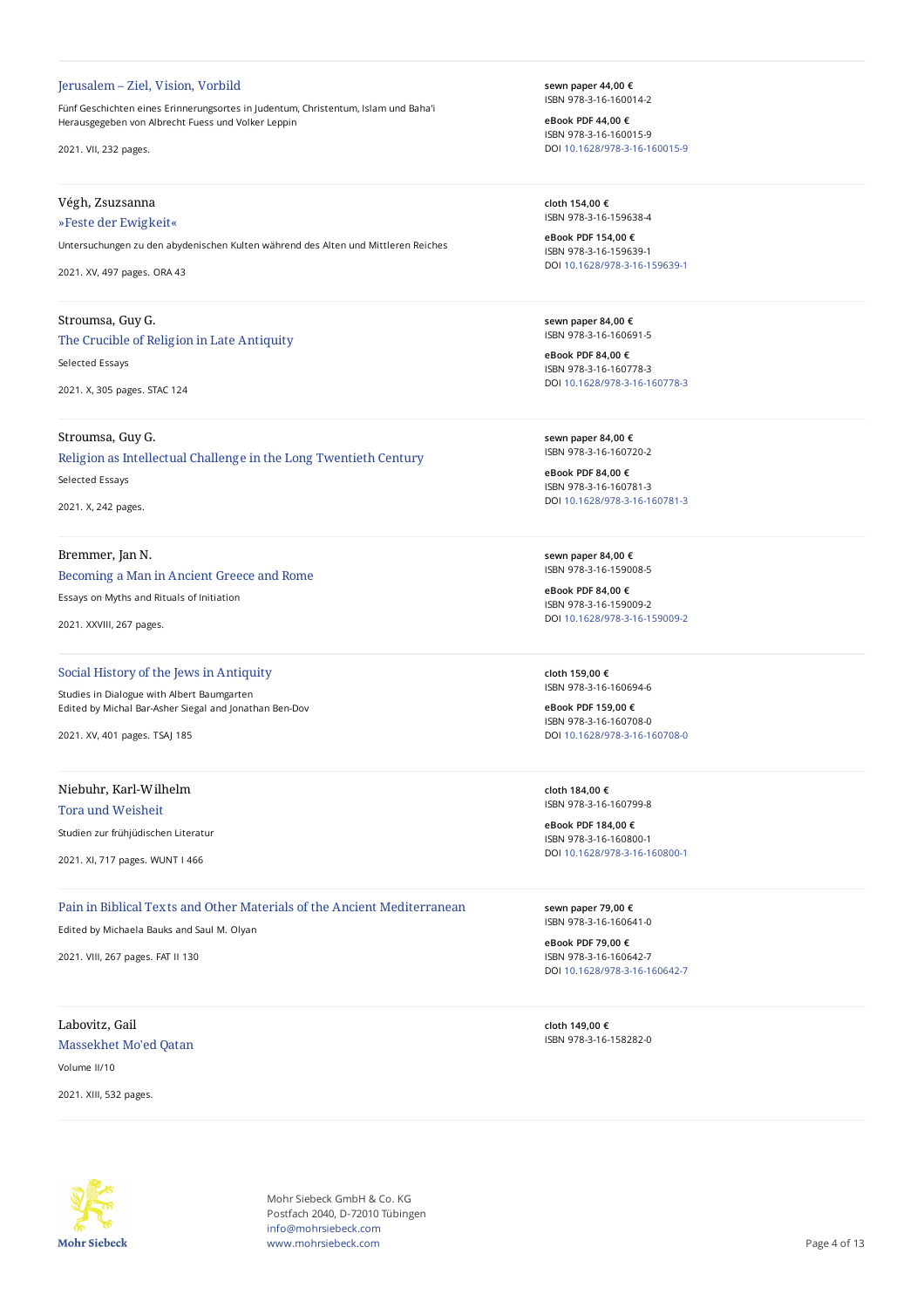#### Prophecy and Hellenism

Edited by Hannes Bezzel and Stefan Pfeiffer

2021. VIII, 201 pages. FAT II 129

# Religion and Education in the Ancient Greek World

Edited by Irene Salvo and Tanja S. Scheer

2021. IX, 294 pages. SERAPHIM 13

**sewn paper 74,00 €** ISBN 978-3-16-156532-8

**eBook PDF 74,00 €** ISBN 978-3-16-160683-0 DOI [10.1628/978-3-16-160683-0](https://doi.org/10.1628/978-3-16-160683-0)

**hardcover 69,00 €** ISBN 978-3-16-159881-4

**eBook PDF 69,00 €** ISBN 978-3-16-159882-1 DOI [10.1628/978-3-16-159882-1](https://doi.org/10.1628/978-3-16-159882-1)

Claussen, Johann Hinrich / Fritz, Martin / Kubik, Andreas / von Scheliha, Arnulf / Leonhardt, Rochus

# Christentum von rechts

Theologische Erkundungen und Kritik

2021. VI, 232 pages.

#### Alexandria

Hub of the Hellenistic World Edited by Benjamin Schliesser, Jan Rüggemeier, Thomas J. Kraus, and Jörg Frey, with the assistance of Daniel Herrmann

2021. L, 621 pages. WUNT I 460

# Jerusalem II: Jerusalem in Roman-Byzantine Times

Edited by Katharina Heyden and Maria Lissek with the assistance of Astrid Kaufmann

2021. IX, 593 pages. COMES 5

#### Perspektiven zur Präexistenz im Frühjudentum und frühen Christentum

Herausgegeben von Jörg Frey, Friederike Kunath und Jens Schröter unter Mitwirkung von Ruben A. Bühner

2021. X, 421 pages. WUNT I 457

Representations of Angelic Beings in Early Jewish and in Christian Traditions

Edited by Amsalu Tefera and Loren T. Stuckenbruck

2021. XII, 246 pages. WUNT II 544

#### Transfer and Religion

Interactions between Judaism, Christianity, and Islam from the Middle Ages to the Twentieth Century Ed. by Alexander A. Dubrau, Davide Scotto, and Ruggero Vimercati Sanseverino

2021. IX, 404 pages. SapI 3

ISBN 978-3-16-160005-0 **eBook PDF 19,00 €**

**paper 19,00 €**

ISBN 978-3-16-160204-7 DOI [10.1628/978-3-16-160204-7](https://doi.org/10.1628/978-3-16-160204-7)

**cloth 154,00 €** ISBN 978-3-16-159892-0

**eBook PDF 154,00 €** ISBN 978-3-16-159893-7 DOI [10.1628/978-3-16-159893-7](https://doi.org/10.1628/978-3-16-159893-7)

**cloth 154,00 €** ISBN 978-3-16-158303-2

**eBook PDF 154,00 €** ISBN 978-3-16-159809-8 DOI [10.1628/978-3-16-159809-8](https://doi.org/10.1628/978-3-16-159809-8)

**cloth 154,00 €** ISBN 978-3-16-159976-7

**eBook PDF 154,00 €** ISBN 978-3-16-159977-4 DOI [10.1628/978-3-16-159977-4](https://doi.org/10.1628/978-3-16-159977-4)

**sewn paper 79,00 €** ISBN 978-3-16-159760-2

**eBook PDF 79,00 €** ISBN 978-3-16-159761-9 DOI [10.1628/978-3-16-159761-9](https://doi.org/10.1628/978-3-16-159761-9)

**cloth 124,00 €** ISBN 978-3-16-156241-9

**eBook PDF 124,00 €** ISBN 978-3-16-156984-5 DOI [10.1628/978-3-16-156984-5](https://doi.org/10.1628/978-3-16-156984-5)



Mohr Siebeck GmbH & Co. KG Postfach 2040, D-72010 Tübingen info@mohrsiebeck.com www.mohrsiebeck.com **Page 5 of 13**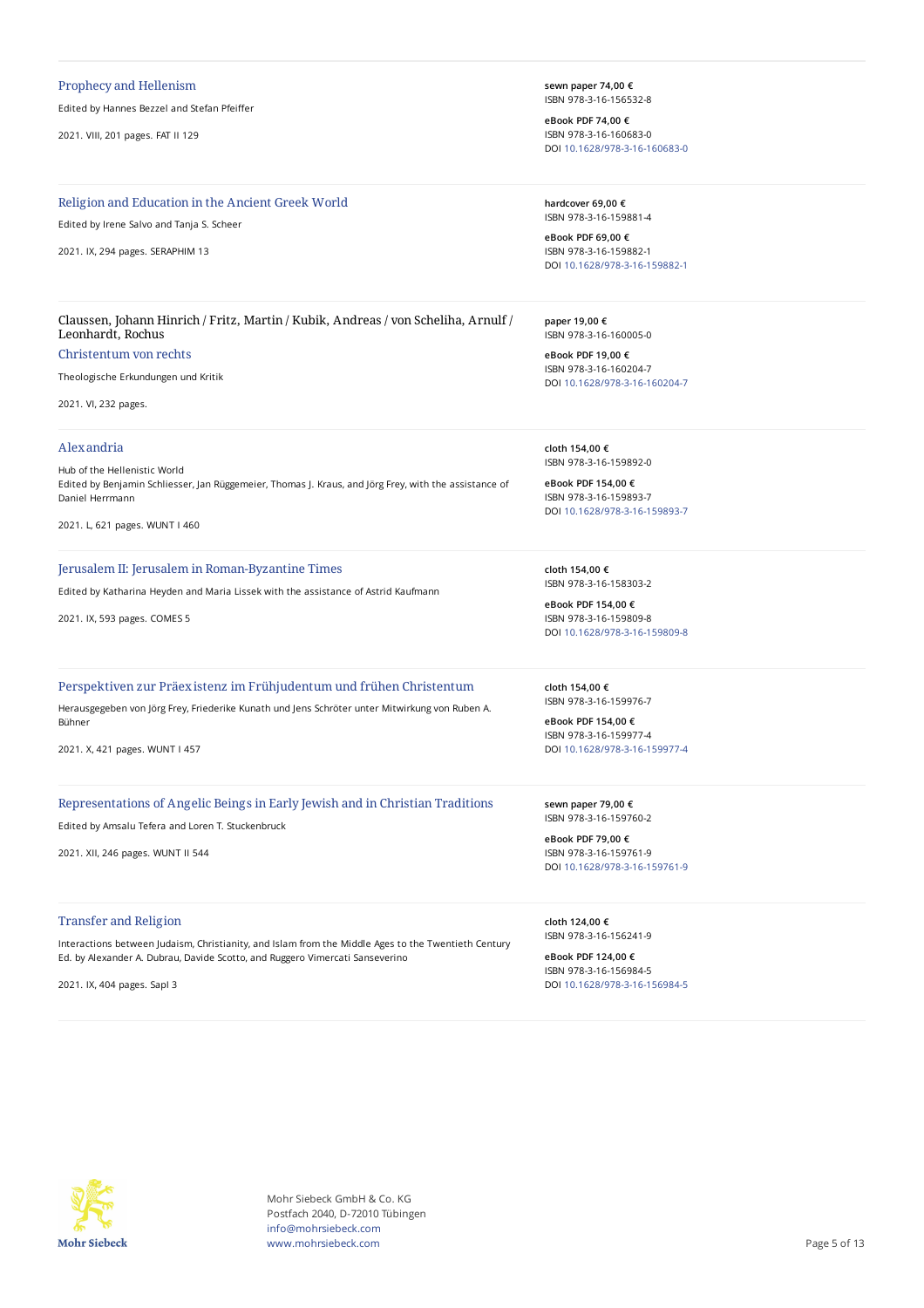#### The History of the Jacob Cycle (Genesis 25–35)

Recent Research on the Compilation, the Redaction and the Reception of the Biblical Narrative and Its Historical and Cultural Contexts Edited by Benedikt Hensel

2021. VIII, 236 pages. ArchB 4

# Autorität im Spannungsfeld von Bildung und Religion

Herausgegeben von Peter Gemeinhardt und Tanja S. Scheer

2021. XII, 230 pages. SERAPHIM 9

# Ullrich, Calvin D.

# Sovereignty and Event

The Political in John D. Caputo's Radical Theology

2021. XII, 269 pages. RPT 105

New Perspectives on Aramaic Epigraphy in Mesopotamia, Qumran, Egypt and Idumea

Proceedings of the Joint RIAB Minerva Center and the Jeselsohn Epigraphic Center of Jewish History Conference. Research on Israel and Aram in Biblical Times II Edited by Aren M. Maeir, Angelika Berlejung, Esther Eshel, and Takayoshi M. Oshima

2021. VI, 348 pages. ORA 40

## Schedel, Tim

#### Religiöse Sprache und Atomkraft

Strategien des Protestantismus zur anwaltschaftlichen Vermittlung in gesellschaftlichen Konfliktfeldern

2021. XIII, 178 pages. RBRD 9

# Lesen, Deuten und Verstehen?!

Debatten über heilige Texte in Orient und Okzident Herausgegeben von Sebastian Günther und Florian Wilk

2020. VIII, 230 pages. SERAPHIM 10

# Lützen, Florian A.G.

# Sufitum und Theologie bei Aḥmad Ibn ʿAǧība

Eine Studie zur Methode des Religionsbegriffs

2020. XXII, 383 pages. SapI 2

#### Blasphemie

Anspruch und Widerstreit in Religionskonflikten Herausgegeben von Matthias D. Wüthrich, Matthias Gockel und Jürgen Mohn

2020. XI, 437 pages. RDR 1

**sewn paper 89,00 €** ISBN 978-3-16-159927-9

**eBook PDF 89,00 €** ISBN 978-3-16-160093-7 DOI [10.1628/978-3-16-160093-7](https://doi.org/10.1628/978-3-16-160093-7)

**hardcover 69,00 €** ISBN 978-3-16-159455-7

**eBook PDF 69,00 €** ISBN 978-3-16-159792-3 DOI [10.1628/978-3-16-159792-3](https://doi.org/10.1628/978-3-16-159792-3)

**sewn paper 94,00 €** ISBN 978-3-16-159230-0

**eBook PDF 94,00 €** ISBN 978-3-16-159231-7 DOI [10.1628/978-3-16-159231-7](https://doi.org/10.1628/978-3-16-159231-7)

**cloth 124,00 €** ISBN 978-3-16-159894-4

**eBook PDF 124,00 €** ISBN 978-3-16-159895-1 DOI [10.1628/978-3-16-159895-1](https://doi.org/10.1628/978-3-16-159895-1)

**hardcover 64,00 €** ISBN 978-3-16-159674-2

**eBook PDF 64,00 €** ISBN 978-3-16-159675-9 DOI [10.1628/978-3-16-159675-9](https://doi.org/10.1628/978-3-16-159675-9)

**hardcover 59,00 €** ISBN 978-3-16-159491-5

**eBook PDF 59,00 €** ISBN 978-3-16-159850-0 DOI [10.1628/978-3-16-159850-0](https://doi.org/10.1628/978-3-16-159850-0)

**cloth 154,00 €** ISBN 978-3-16-159074-0

**eBook PDF 154,00 €** ISBN 978-3-16-159075-7 DOI [10.1628/978-3-16-159075-7](https://doi.org/10.1628/978-3-16-159075-7)

**hardcover 84,00 €** ISBN 978-3-16-155899-3

**eBook PDF** ISBN 978-3-16-159551-6 DOI [10.1628/978-3-16-159551-6](https://doi.org/10.1628/978-3-16-159551-6)



Mohr Siebeck GmbH & Co. KG Postfach 2040, D-72010 Tübingen info@mohrsiebeck.com www.mohrsiebeck.com **Page 6 of 13**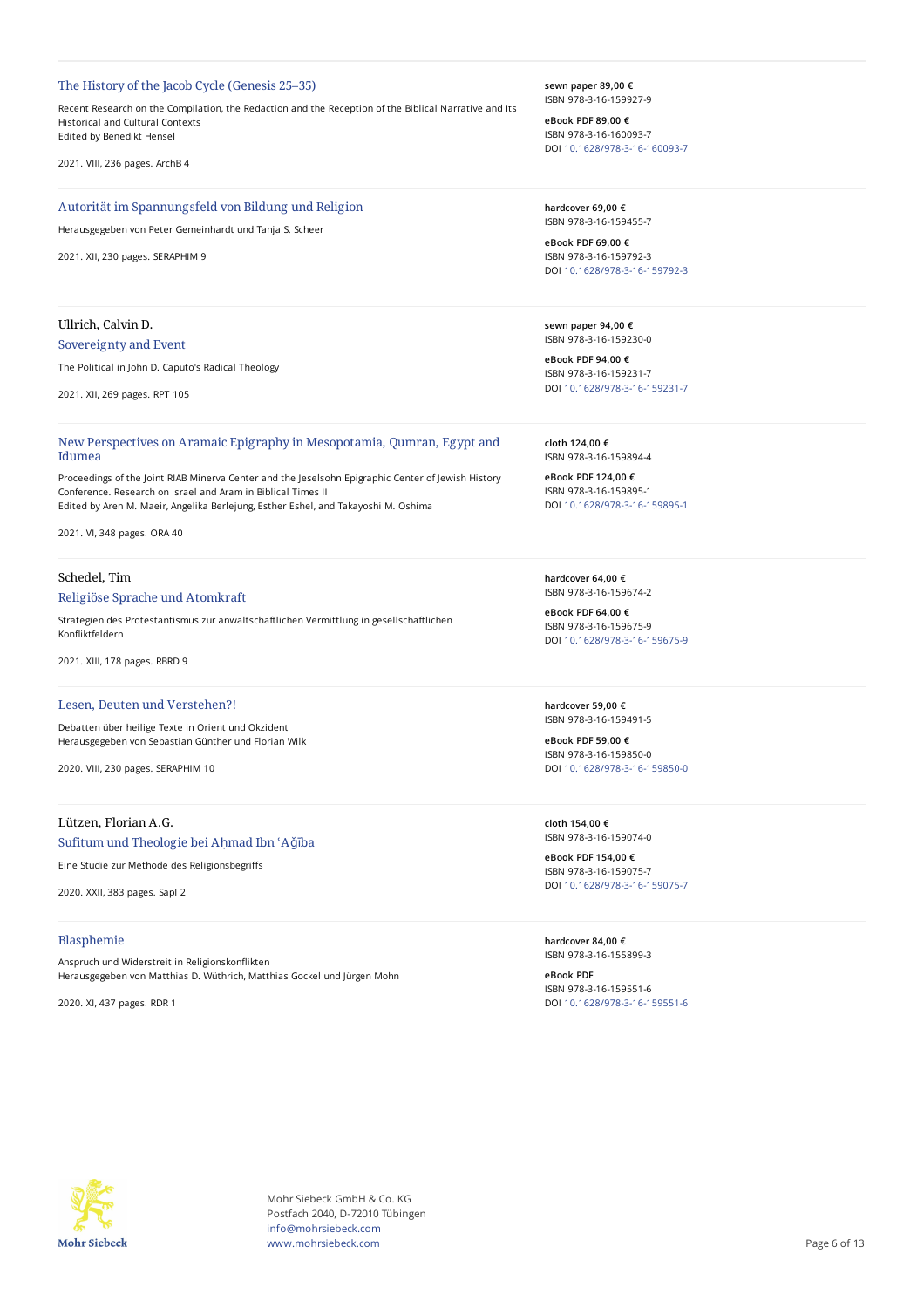## Kusio, Mateusz

# The Antichrist Tradition in Antiquity

Antimessianism in Second Temple and Early Christian Literature

2020. XIII, 292 pages. WUNT II 532

#### Dreier, Horst

#### Kirche ohne König

Das Ende des landesherrlichen Kirchenregiments (»Bündnis von Thron und Altar«) 1918/19 unter besonderer Berücksichtigung Preußens und Württembergs

2020. XVII, 253 pages.

# Historical and Theological Lexicon of the Septuagint

Volume I: Alpha – Gamma Edited by Eberhard Bons

2020. CLXIII, 990 pages.

#### Sceptic and Believer in Ancient Mediterranean Religions

Edited by Babett Edelmann-Singer, Tobias Nicklas, Janet E. Spittler, and Luigi Walt

2020. XIV, 335 pages. WUNT I 443

#### Jews and Syriac Christians

Intersections across the First Millennium Edited by Aaron Michael Butts and Simcha Gross

2020. XII, 350 pages. TSAJ 180

#### Pfitzmann, Fabian

#### Un YHWH venant du Sud?

De la réception vétérotestamentaire des traditions méridionales et du lien entre Madian, le Néguev et l'exode (Ex-Nb ; Jg 5 ; Ps 68 ; Ha 3 ; Dt 33)

2020. XIV, 536 pages. ORA 39

#### Narratologie und Intertextualität

Zugänge zu spätantiken Text-Welten Herausgegeben von Christoph Brunhorn, Peter Gemeinhardt und Maria Munkholt Christensen

2020. XII, 191 pages. SERAPHIM 7

## Stones, Tablets, and Scrolls

Periods of the Formation of the Bible Ed. by Peter Dubovský and Federico Giuntoli

2020. XVI, 576 pages. ArchB 3

**sewn paper 84,00 €** ISBN 978-3-16-159346-8

**eBook PDF 84,00 €** ISBN 978-3-16-159793-0 DOI [10.1628/978-3-16-159793-0](https://doi.org/10.1628/978-3-16-159793-0)

**paper 19,00 €** ISBN 978-3-16-159694-0

**eBook PDF 19,00 €** ISBN 978-3-16-159695-7 DOI [10.1628/978-3-16-159695-7](https://doi.org/10.1628/978-3-16-159695-7)

**cloth 289,00 €** ISBN 978-3-16-150747-2

**eBook PDF 289,00 €** ISBN 978-3-16-161289-3 DOI [10.1628/978-3-16-161289-3](https://doi.org/10.1628/978-3-16-161289-3)

**cloth 134,00 €** ISBN 978-3-16-156305-8

**eBook PDF 134,00 €** ISBN 978-3-16-159249-2 DOI [10.1628/978-3-16-159249-2](https://doi.org/10.1628/978-3-16-159249-2)

**cloth 149,00 €** ISBN 978-3-16-159134-1

**eBook PDF 149,00 €** ISBN 978-3-16-159135-8 DOI [10.1628/978-3-16-159135-8](https://doi.org/10.1628/978-3-16-159135-8)

**cloth 149,00 €** ISBN 978-3-16-159122-8

**eBook PDF 149,00 €** ISBN 978-3-16-159123-5 DOI [10.1628/978-3-16-159123-5](https://doi.org/10.1628/978-3-16-159123-5)

**hardcover 49,00 €** ISBN 978-3-16-159191-4

**eBook PDF 49,00 €** ISBN 978-3-16-159548-6 DOI [10.1628/978-3-16-159548-6](https://doi.org/10.1628/978-3-16-159548-6)

**sewn paper 159,00 €** ISBN 978-3-16-158299-8

**eBook PDF 159,00 €** ISBN 978-3-16-158300-1 DOI [10.1628/978-3-16-158300-1](https://doi.org/10.1628/978-3-16-158300-1)



Mohr Siebeck GmbH & Co. KG Postfach 2040, D-72010 Tübingen info@mohrsiebeck.com www.mohrsiebeck.com **Page 7 of 13**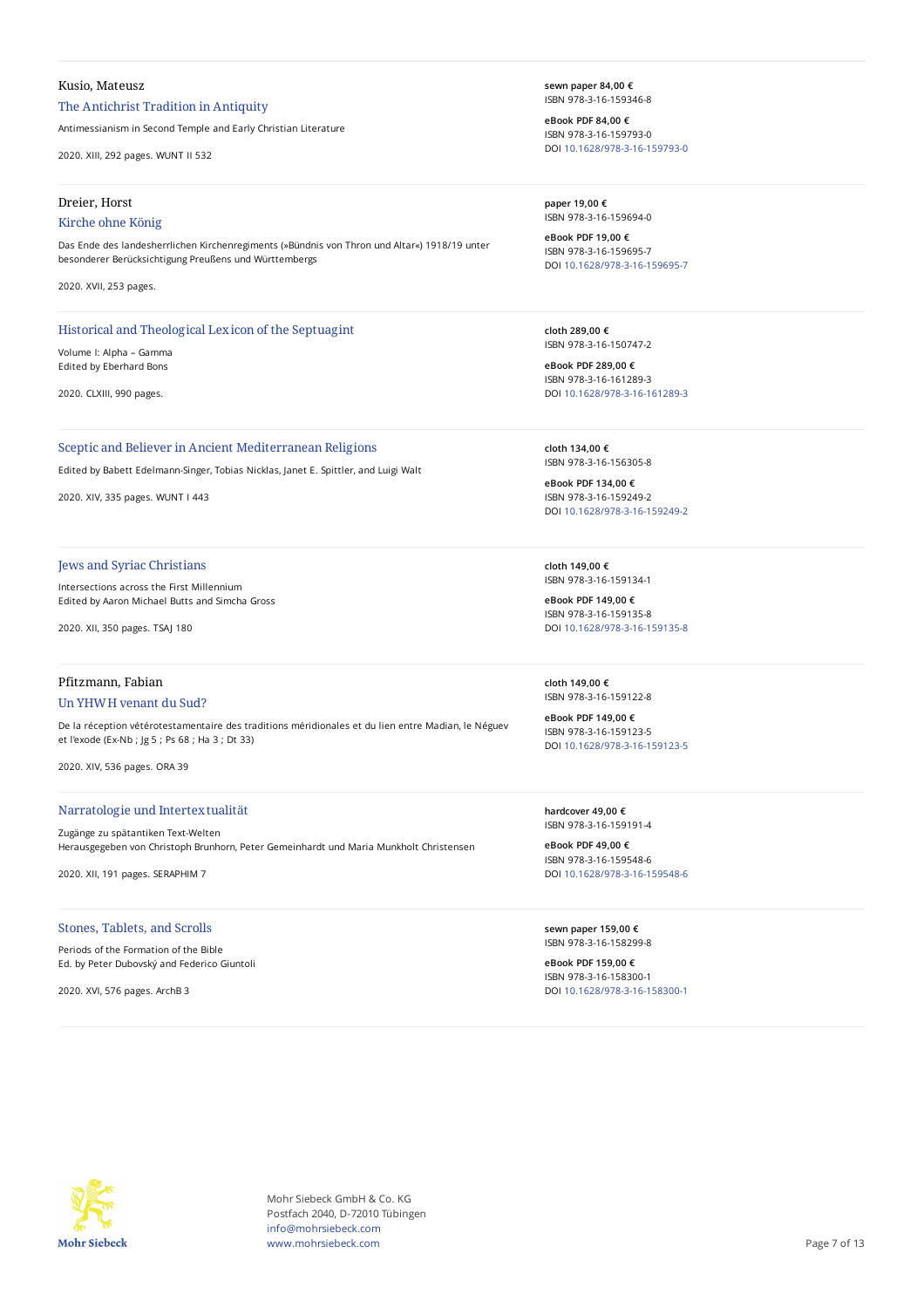#### Yahwistic Diversity and the Hebrew Bible

Tracing Perspectives of Group Identity from Judah, Samaria, and the Diaspora in Biblical Traditions Edited by Benedikt Hensel, Dany Nocquet, and Bartosz Adamczewski

2020. VIII, 337 pages. FAT II 120

#### Athens II: Athens in Late Antiquity

Edited by Ilinca Tanaseanu-Döbler and Leonie von Alvensleben

2020. IX, 498 pages. COMES 4

#### **sewn paper 94,00 €** ISBN 978-3-16-158304-9

**eBook PDF 94,00 €** ISBN 978-3-16-158305-6 DOI [10.1628/978-3-16-158305-6](https://doi.org/10.1628/978-3-16-158305-6)

**cloth 144,00 €** ISBN 978-3-16-158297-4

**eBook PDF 144,00 €** ISBN 978-3-16-158298-1 DOI [10.1628/978-3-16-158298-1](https://doi.org/10.1628/978-3-16-158298-1)

Testing and Temptation in Second Temple Jewish and Early Christian Texts

Edited by Daniel L. Smith and Loren T. Stuckenbruck

2020. VII, 213 pages. WUNT II 519

# Food Taboos and Biblical Prohibitions

Reassessing Archaeological and Literary Perspectives Edited by Peter Altmann, Anna Angelini, and Abra Spiciarich

2020. VI, 158 pages. ArchB 2

# From Roman to Early Christian Cyprus

Studies in Religion and Archaeology Edited by Laura Nasrallah, AnneMarie Luijendijk and Charalambos Bakirtzis

2020. XI, 326 pages. WUNT I 437

# Cicero im Rahmen der römischen Bildungskultur

Hrsg. v. Peter Kuhlmann u. Valeria Marchetti

2020. VIII, 140 pages. SERAPHIM 6

# Prokop, Daniel

#### The Pillars of the First Temple (1 Kgs 7,15–22)

A Study from Ancient Near Eastern, Biblical, Archaeological, and Iconographic Perspectives

2020. XVI, 255 pages. FAT II 116

# Ryan, Scott C. Divine Conflict and the Divine Warrior

Listening to Romans and Other Jewish Voices

2020. XIX, 316 pages. WUNT II 507

# Filitz, Judith E.

# Gott unterwegs

Die traditions- und religionsgeschichtlichen Hintergründe des Habakukliedes

2020. XIV, 571 pages. ORA 36

ISBN 978-3-16-155952-5 **eBook PDF 79,00 €** ISBN 978-3-16-155953-2

DOI [10.1628/978-3-16-155953-2](https://doi.org/10.1628/978-3-16-155953-2)

**sewn paper 79,00 €**

**sewn paper 54,00 €** ISBN 978-3-16-159355-0

**eBook PDF** ISBN 978-3-16-159440-3 DOI [10.1628/978-3-16-159440-3](https://doi.org/10.1628/978-3-16-159440-3)

**cloth 144,00 €** ISBN 978-3-16-156873-2

**eBook PDF 144,00 €** ISBN 978-3-16-156874-9 DOI [10.1628/978-3-16-156874-9](https://doi.org/10.1628/978-3-16-156874-9)

**hardcover 49,00 €** ISBN 978-3-16-156958-6

**eBook PDF 49,00 €** ISBN 978-3-16-156959-3 DOI [10.1628/978-3-16-156959-3](https://doi.org/10.1628/978-3-16-156959-3)

**sewn paper 79,00 €** ISBN 978-3-16-159322-2

**eBook PDF 79,00 €** ISBN 978-3-16-159452-6 DOI [10.1628/978-3-16-159452-6](https://doi.org/10.1628/978-3-16-159452-6)

**sewn paper 84,00 €** ISBN 978-3-16-156501-4

**eBook PDF 84,00 €** ISBN 978-3-16-156648-6 DOI [10.1628/978-3-16-156648-6](https://doi.org/10.1628/978-3-16-156648-6)

**cloth 144,00 €** ISBN 978-3-16-159265-2

**eBook PDF 144,00 €** ISBN 978-3-16-159266-9 DOI [10.1628/978-3-16-159266-9](https://doi.org/10.1628/978-3-16-159266-9)



Mohr Siebeck GmbH & Co. KG Postfach 2040, D-72010 Tübingen info@mohrsiebeck.com www.mohrsiebeck.com **Page 8 of 13**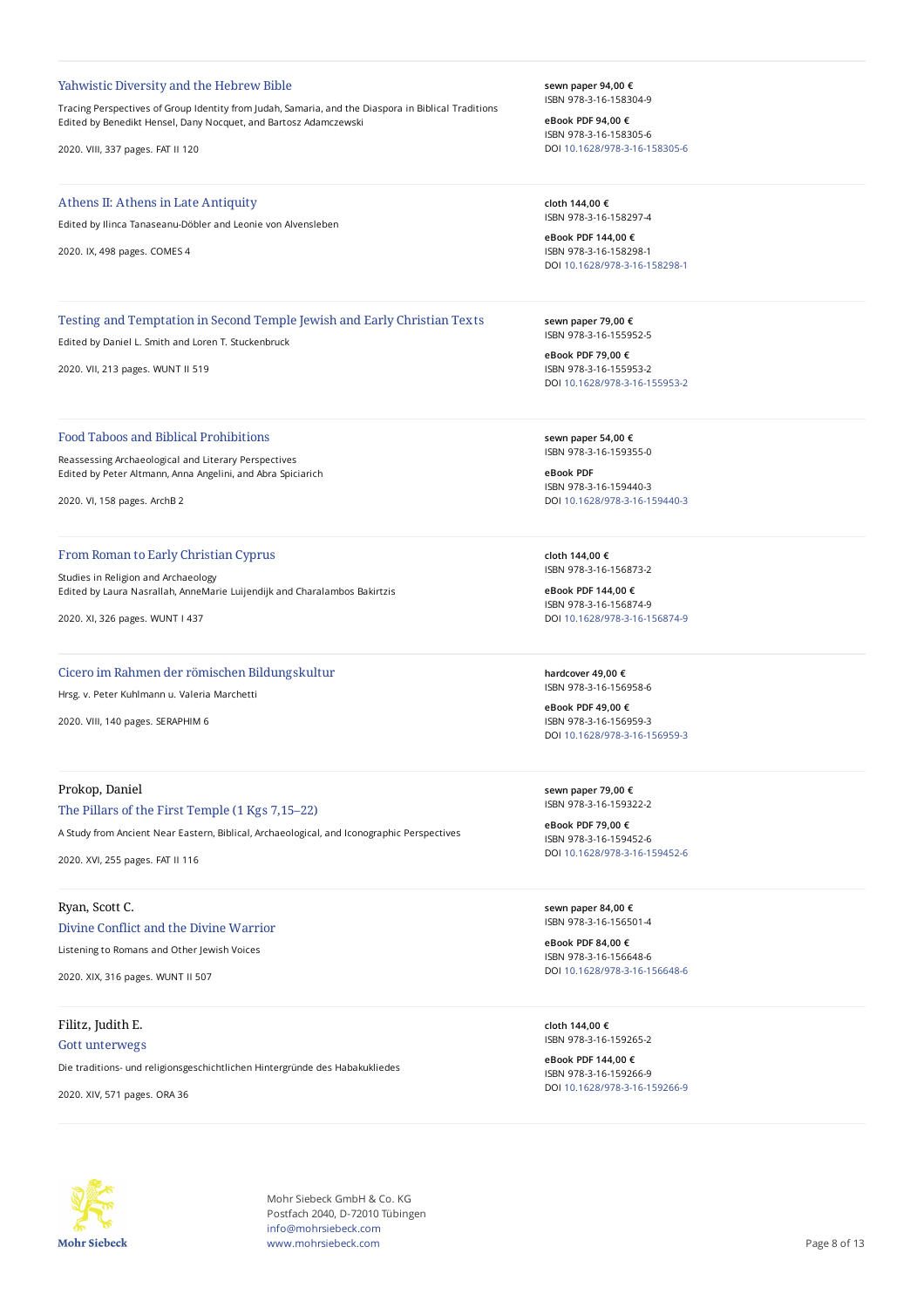#### Sister Reformations III – Schwesterreformationen III

From Reformation Movements to Reformation Churches in the Holy Roman Empire and on the British Isles – Von der reformatorischen Bewegung zur Kirche im Heiligen Römischen Reich und auf den britischen Inseln

Ed. by / Hrsg. v. Dorothea Wendebourg, Euan Cameron and/und Martin Ohst

2019. XXIII, 630 pages.

#### Healing and Exorcism in Second Temple Judaism and Early Christianity

Ed. by Mikael Tellbe and Tommy Wasserman with the assistance of Ludvig Nyman

2019. XII, 317 pages. WUNT II 511

# Self, Self-Fashioning and Individuality in Late Antiquity

New Perspectives Ed. by Maren R. Niehoff and Joshua Levinson

2019. IX, 558 pages. CRPG 4

## Bremmer, Jan N.

The World of Greek Religion and Mythology

Collected Essays II

2019. XXII, 564 pages. WUNT I 433

## Was ist Bildung in der Vormoderne?

Hrsg. v. Peter Gemeinhardt

2019. XVII, 510 pages. SERAPHIM 4

#### Re-Making the World: Christianity and Categories

Essays in Honor of Karen L. King Edited by Taylor G. Petrey. Associate Editors: Carly Daniel-Hughes, Benjamin H. Dunning, AnneMarie Luijendijk, and Laura S. Nasrallah

2019. IX, 441 pages. WUNT I 434

# Crouch, C. L. / Hutton, Jeremy M.

Translating Empire

Tell Fekheriyeh, Deuteronomy, and the Akkadian Treaty Tradition

2019. XV, 342 pages. FAT 135

# Liberale Theologie heute – Liberal Theology Today

Hrsg. v./Ed. by Jörg Lauster, Ulrich Schmiedel und/and Peter Schüz

2019. VIII, 401 pages. DoMo 27

**cloth 184,00 €** ISBN 978-3-16-158932-4

**eBook PDF 184,00 €** ISBN 978-3-16-158933-1 DOI [10.1628/978-3-16-158933-1](https://doi.org/10.1628/978-3-16-158933-1)

**sewn paper 79,00 €** ISBN 978-3-16-158936-2

**eBook PDF 79,00 €** ISBN 978-3-16-158937-9 DOI [10.1628/978-3-16-158937-9](https://doi.org/10.1628/978-3-16-158937-9)

**cloth 174,00 €** ISBN 978-3-16-158990-4

**eBook PDF 174,00 €** ISBN 978-3-16-158991-1 DOI [10.1628/978-3-16-158991-1](https://doi.org/10.1628/978-3-16-158991-1)

**cloth 179,00 €** ISBN 978-3-16-154451-4

**eBook PDF 179,00 €** ISBN 978-3-16-158949-2 DOI [10.1628/978-3-16-158949-2](https://doi.org/10.1628/978-3-16-158949-2)

**hardcover 59,00 €** ISBN 978-3-16-156871-8

**eBook PDF 59,00 €** ISBN 978-3-16-156872-5 DOI [10.1628/978-3-16-156872-5](https://doi.org/10.1628/978-3-16-156872-5)

**cloth 149,00 €** ISBN 978-3-16-156581-6

**eBook PDF 149,00 €** ISBN 978-3-16-156582-3 DOI [10.1628/978-3-16-156582-3](https://doi.org/10.1628/978-3-16-156582-3)

**cloth 129,00 €** ISBN 978-3-16-159026-9

**eBook PDF 129,00 €** ISBN 978-3-16-159027-6 DOI [10.1628/978-3-16-159027-6](https://doi.org/10.1628/978-3-16-159027-6)

**sewn paper 99,00 €** ISBN 978-3-16-157660-7

**eBook PDF 99,00 €** ISBN 978-3-16-157661-4 DOI [10.1628/978-3-16-157661-4](https://doi.org/10.1628/978-3-16-157661-4)



Mohr Siebeck GmbH & Co. KG Postfach 2040, D-72010 Tübingen info@mohrsiebeck.com www.mohrsiebeck.com **Page 9 of 13**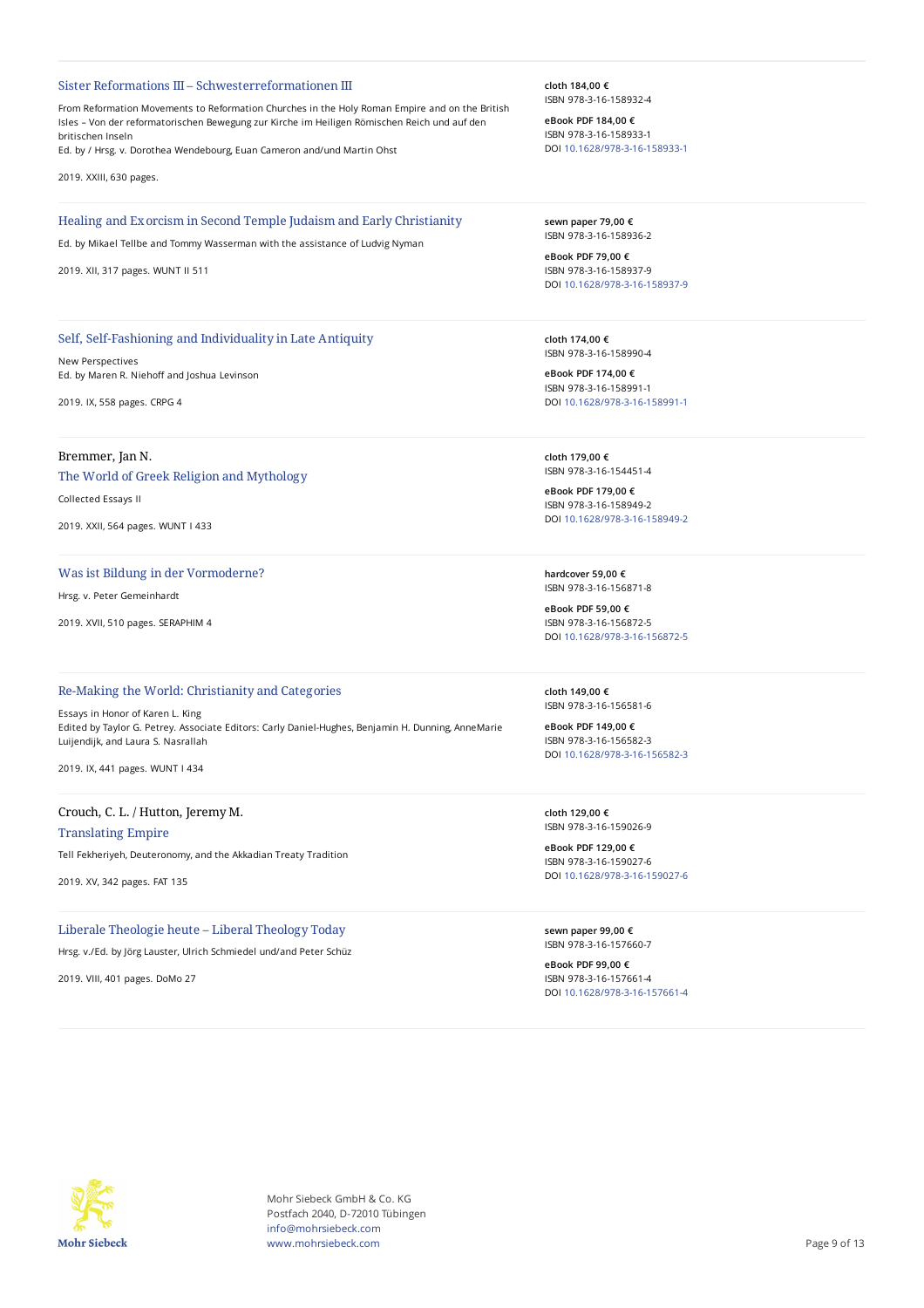#### Research on Israel and Aram

Autonomy, Independence and Related Issues. Proceedings of the First Annual RIAB Center Conference, Leipzig, June 2016. Research on Israel and Aram in Biblical Times I Ed. by Angelika Berlejung and Aren M. Maeir

2019. XVII, 501 pages. ORA 34

#### Foreign Women – Women in Foreign Lands

Studies on Foreignness and Gender in the Hebrew Bible and the Ancient Near East in the First Millennium BCE Ed. by Angelika Berlejung and Marianne Grohmann

2019. X, 289 pages. ORA 35

# Zahlen- und Buchstabensysteme im Dienste religiöser Bildung

Hrsg. v. Laura V. Schimmelpfennig u. Reinhard Gregor Kratz

2019. IX, 361 pages. SERAPHIM 5

Whitaker, Max

#### Is Jesus Athene or Odysseus?

Investigating the Unrecognisability and Metamorphosis of Jesus in his Post-Resurrection Appearances

2019. IX, 298 pages. WUNT II 500

## Frey, Jörg

## Qumran, Early Judaism, and New Testament Interpretation

Kleine Schriften III Edited by Jacob N. Cerone

2019. XXI, 906 pages. WUNT I 424

# Über das Glück

Marinos, Das Leben des Proklos Eingeleitet, übersetzt und mit interpretierenden Essays versehen von Matthias Becker, John Dillon, Udo Hartmann, Christoph Helmig, Irmgard Männlein-Robert u.a. Hrsg. v. Irmgard Männlein-Robert unter Mitwirkung v. Oliver Schelske

2019. XIII, 451 pages. SAPERE XXXIV

# Schaper, Joachim

Media and Monotheism

Presence, Representation, and Abstraction in Ancient Judah

2019. XVII, 297 pages. ORA 33

# Sanders, James A.

#### Scripture in Its Historical Contexts

Volume II: Exegesis, Hermeneutics, and Theology Ed. by Craig A. Evans

2019. XVI, 336 pages. FAT 126

**cloth 119,00 €** ISBN 978-3-16-157719-2

**eBook PDF 119,00 €** ISBN 978-3-16-157720-8 DOI [10.1628/978-3-16-157720-8](https://doi.org/10.1628/978-3-16-157720-8)

**cloth 114,00 €** ISBN 978-3-16-157590-7

**eBook PDF 114,00 €** ISBN 978-3-16-157591-4 DOI [10.1628/978-3-16-157591-4](https://doi.org/10.1628/978-3-16-157591-4)

**hardcover 59,00 €** ISBN 978-3-16-156930-2

**eBook PDF 59,00 €** ISBN 978-3-16-158319-3 DOI [10.1628/978-3-16-158319-3](https://doi.org/10.1628/978-3-16-158319-3)

**sewn paper 84,00 €** ISBN 978-3-16-156077-4

**eBook PDF 84,00 €** ISBN 978-3-16-156078-1 DOI [10.1628/978-3-16-156078-1](https://doi.org/10.1628/978-3-16-156078-1)

**cloth 214,00 €** ISBN 978-3-16-156015-6

**eBook PDF 214,00 €** ISBN 978-3-16-158167-0 DOI [10.1628/978-3-16-158167-0](https://doi.org/10.1628/978-3-16-158167-0)

**cloth 94,00 €** ISBN 978-3-16-157638-6

**eBook PDF** ISBN 978-3-16-158161-8 DOI [10.1628/978-3-16-158161-8](https://doi.org/10.1628/978-3-16-158161-8)

**cloth 119,00 €** ISBN 978-3-16-157510-5

**eBook PDF 119,00 €** ISBN 978-3-16-157511-2 DOI [10.1628/978-3-16-157511-2](https://doi.org/10.1628/978-3-16-157511-2)

**cloth 119,00 €** ISBN 978-3-16-155757-6

**eBook PDF 119,00 €** ISBN 978-3-16-157666-9 DOI [10.1628/978-3-16-157666-9](https://doi.org/10.1628/978-3-16-157666-9)



Mohr Siebeck GmbH & Co. KG Postfach 2040, D-72010 Tübingen info@mohrsiebeck.com www.mohrsiebeck.com **Page 10 of 13**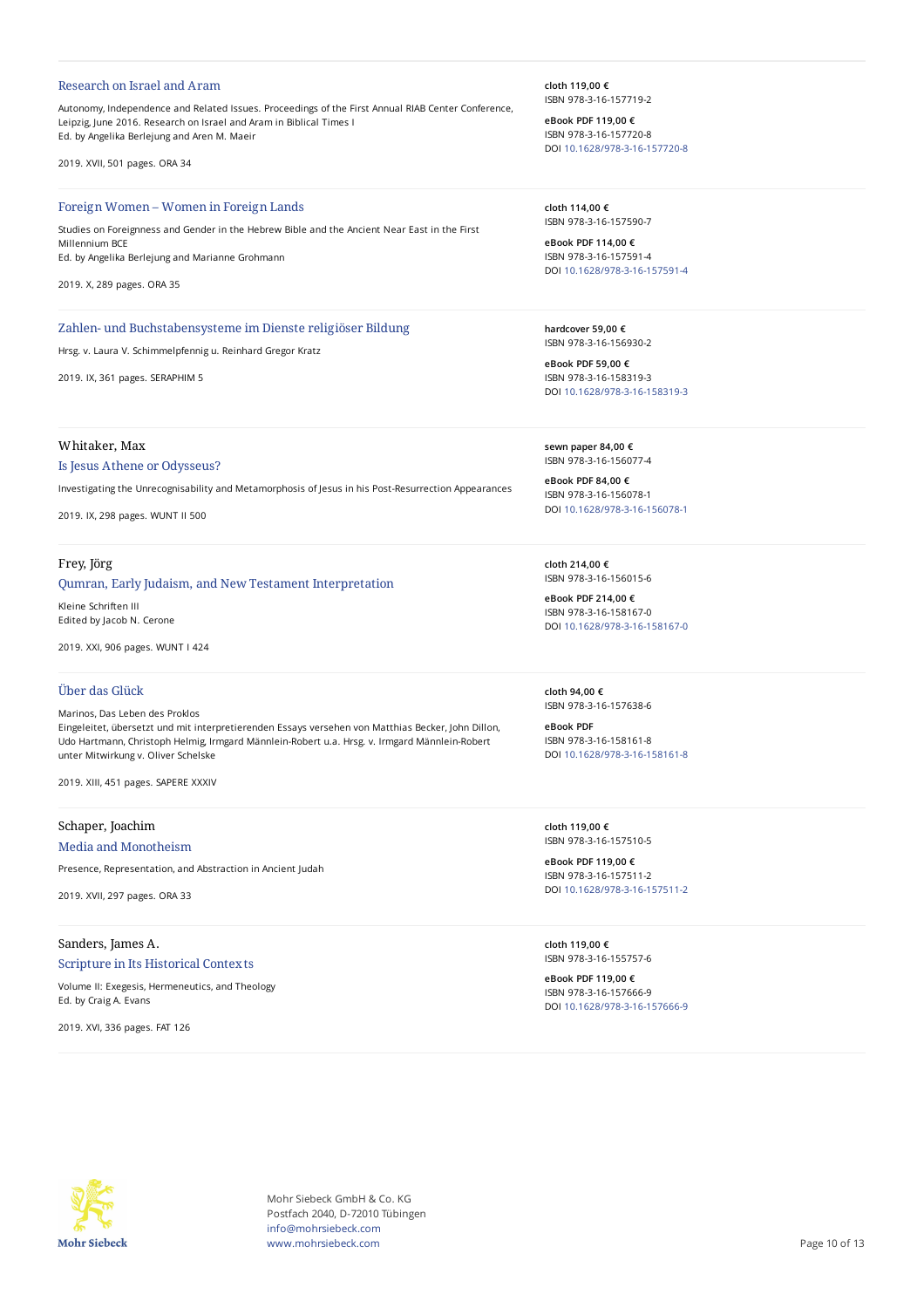#### Normative Krisen

Verflüssigung und Verfestigung von Normen und normativen Diskursen Hrsg. v. Christel Gärtner, Thomas Gutmann, Walter Mesch u. Thomas Meyer

2019. VIII, 364 pages.

# Knoppers, Gary N.

# Judah and Samaria in Postmonarchic Times

Essays on Their Histories and Literatures

2019. XI, 333 pages. FAT 129

## Newsom, Carol A.

#### Rhetoric and Hermeneutics

Approaches to Text, Tradition and Social Construction in Biblical and Second Temple Literature

2019. XX, 382 pages. FAT 130

# Robertson Smith, William

# Selected Letters

Ed. by Bernhard Maier, in Colloboration with Astrid Hess and Gordon K. Booth

2019. XIX, 468 pages.

# Griechische Götter unter sich

#### Lukian, Göttergespräche

Eingeleitet, übersetzt und mit interpretierenden Essays versehen von Andreas Bendlin, Fabio Berdozzo, Janet Downie, Heinz-Günther Nesselrath und Adolf Martin Ritter. Hrsg. v. Fabio Berdozzo u. Heinz-Günther Nesselrath

2019. X, 252 pages. SAPERE XXXIII

# Janowski, Bernd

#### Anthropologie des Alten Testaments

Grundfragen – Kontexte – Themenfelder

2019. XIX, 805 pages.

# Vestrucci, Andrea

# Theology as Freedom

On Martin Luther's »De servo arbitrio«

2019. XII, 335 pages. DoMo 24

# Stenger, Jan R.

# Johannes Chrysostomos und die Christianisierung der Polis

»Damit die Städte Städte werden«

2019. IX, 270 pages. STAC 115

**cloth 79,00 €** ISBN 978-3-16-156909-8

**eBook PDF 79,00 €** ISBN 978-3-16-156948-7 DOI [10.1628/978-3-16-156948-7](https://doi.org/10.1628/978-3-16-156948-7)

**cloth 129,00 €** ISBN 978-3-16-156804-6

**eBook PDF 129,00 €** ISBN 978-3-16-156805-3 DOI [10.1628/978-3-16-156805-3](https://doi.org/10.1628/978-3-16-156805-3)

**cloth 149,00 €** ISBN 978-3-16-157723-9

**eBook PDF 149,00 €** ISBN 978-3-16-157724-6 DOI [10.1628/978-3-16-157724-6](https://doi.org/10.1628/978-3-16-157724-6)

**cloth 129,00 €** ISBN 978-3-16-156732-2

**eBook PDF 129,00 €** ISBN 978-3-16-156733-9 DOI [10.1628/978-3-16-156733-9](https://doi.org/10.1628/978-3-16-156733-9)

**cloth 69,00 €** ISBN 978-3-16-154961-8

**eBook PDF** ISBN 978-3-16-158284-4 DOI [10.1628/978-3-16-158284-4](https://doi.org/10.1628/978-3-16-158284-4)

**cloth 99,00 €** ISBN 978-3-16-156949-4

**sewn paper 44,00 €** ISBN 978-3-16-150236-1

**eBook PDF 99,00 €** ISBN 978-3-16-156935-7 DOI [10.1628/978-3-16-156935-7](https://doi.org/10.1628/978-3-16-156935-7)

**sewn paper 79,00 €** ISBN 978-3-16-156975-3

**eBook PDF 79,00 €** ISBN 978-3-16-156976-0 DOI [10.1628/978-3-16-156976-0](https://doi.org/10.1628/978-3-16-156976-0)

**sewn paper 79,00 €** ISBN 978-3-16-156973-9

**eBook PDF 79,00 €** ISBN 978-3-16-156974-6 DOI [10.1628/978-3-16-156974-6](https://doi.org/10.1628/978-3-16-156974-6)



Mohr Siebeck GmbH & Co. KG Postfach 2040, D-72010 Tübingen info@mohrsiebeck.com www.mohrsiebeck.com **Page 11 of 13**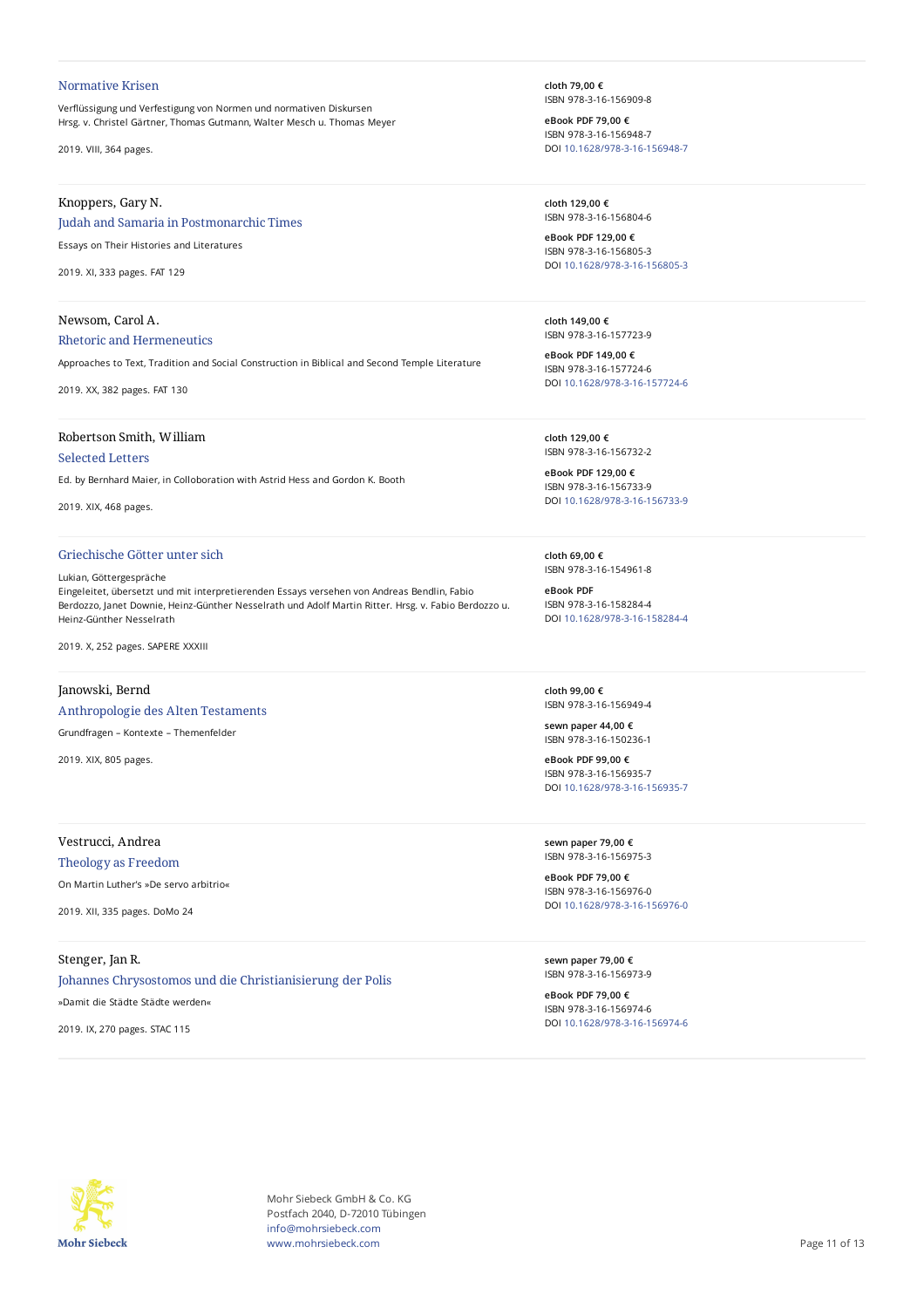## Schnelle, Udo

# Die getrennten Wege von Römern, Juden und Christen

Religionspolitik im 1. Jahrhundert n. Chr.

2019. VIII, 212 pages.

#### Tomson, Peter J.

## Studies on Jews and Christians in the First and Second Centuries

2019. XIX, 827 pages. WUNT I 418

## Early Modern Trends in Islamic Theology

'Abd al-Ghanī al-Nābulusī and His Network of Scholarship (Studies and Texts) Ed. by Lejla Demiri and Samuela Pagani

2019. XI, 469 pages. SapI 1

# Die Seele im Kosmos

Porphyrios, Über die Nymphengrotte in der Odyssee Eingeleitet, übersetzt und mit interpretierenden Essays versehen von Manuel Baumbach, Matthias Becker, Reinhold F. Glei, Irmgard Männlein-Robert, Christoph Riedweg u. Benjamin Topp. Hrsg. v. Manuel Baumbach

2019. XII, 188 pages. SAPERE XXXII

#### Praying and Contemplating in Late Antiquity

Religious and Philosophical Interactions Ed. by Eleni Pachoumi and Mark Edwards

2018. VIII, 229 pages. STAC 113

## van Spankeren, Malte

#### Islam und Identitätspolitik

Die Funktionalisierung der »Türkenfrage« bei Melanchthon, Zwingli und Jonas

2018. XV, 342 pages. BHTh 186

# Abraham's Family

A Network of Meaning in Judaism, Christianity, and Islam Ed. by Lukas Bormann

2018. IX, 497 pages. WUNT I 415

# Hezser, Catherine

# Bild und Kontext

Jüdische und christliche Ikonographie der Spätantike

2018. VII, 213 pages. TrC 11

**sewn paper 29,00 €** ISBN 978-3-16-156826-8

**eBook PDF 29,00 €** ISBN 978-3-16-156827-5 DOI [10.1628/978-3-16-156827-5](https://doi.org/10.1628/978-3-16-156827-5)

**cloth 264,00 €** ISBN 978-3-16-154619-8

**eBook PDF 264,00 €** ISBN 978-3-16-156685-1 DOI [10.1628/978-3-16-156685-1](https://doi.org/10.1628/978-3-16-156685-1)

**cloth 119,00 €** ISBN 978-3-16-156668-4

**eBook PDF 134,00 €** ISBN 978-3-16-156669-1 DOI [10.1628/978-3-16-156669-1](https://doi.org/10.1628/978-3-16-156669-1)

**cloth 59,00 €** ISBN 978-3-16-156933-3

**eBook PDF** ISBN 978-3-16-156934-0 DOI [10.1628/978-3-16-156934-0](https://doi.org/10.1628/978-3-16-156934-0)

**sewn paper 79,00 €** ISBN 978-3-16-156119-1

**eBook PDF 79,00 €** ISBN 978-3-16-156594-6 DOI [10.1628/978-3-16-156594-6](https://doi.org/10.1628/978-3-16-156594-6)

**cloth 89,00 €** ISBN 978-3-16-155364-6

**eBook PDF 89,00 €** ISBN 978-3-16-156246-4 DOI [10.1628/978-3-16-156246-4](https://doi.org/10.1628/978-3-16-156246-4)

**cloth 154,00 €** ISBN 978-3-16-156302-7

**eBook PDF 154,00 €** ISBN 978-3-16-156686-8 DOI [10.1628/978-3-16-156686-8](https://doi.org/10.1628/978-3-16-156686-8)

**sewn paper 24,00 €** ISBN 978-3-16-156609-7

**eBook PDF 24,00 €** ISBN 978-3-16-156610-3 DOI [10.1628/978-3-16-156610-3](https://doi.org/10.1628/978-3-16-156610-3)



Mohr Siebeck GmbH & Co. KG Postfach 2040, D-72010 Tübingen info@mohrsiebeck.com www.mohrsiebeck.com **Page 12 of 13**